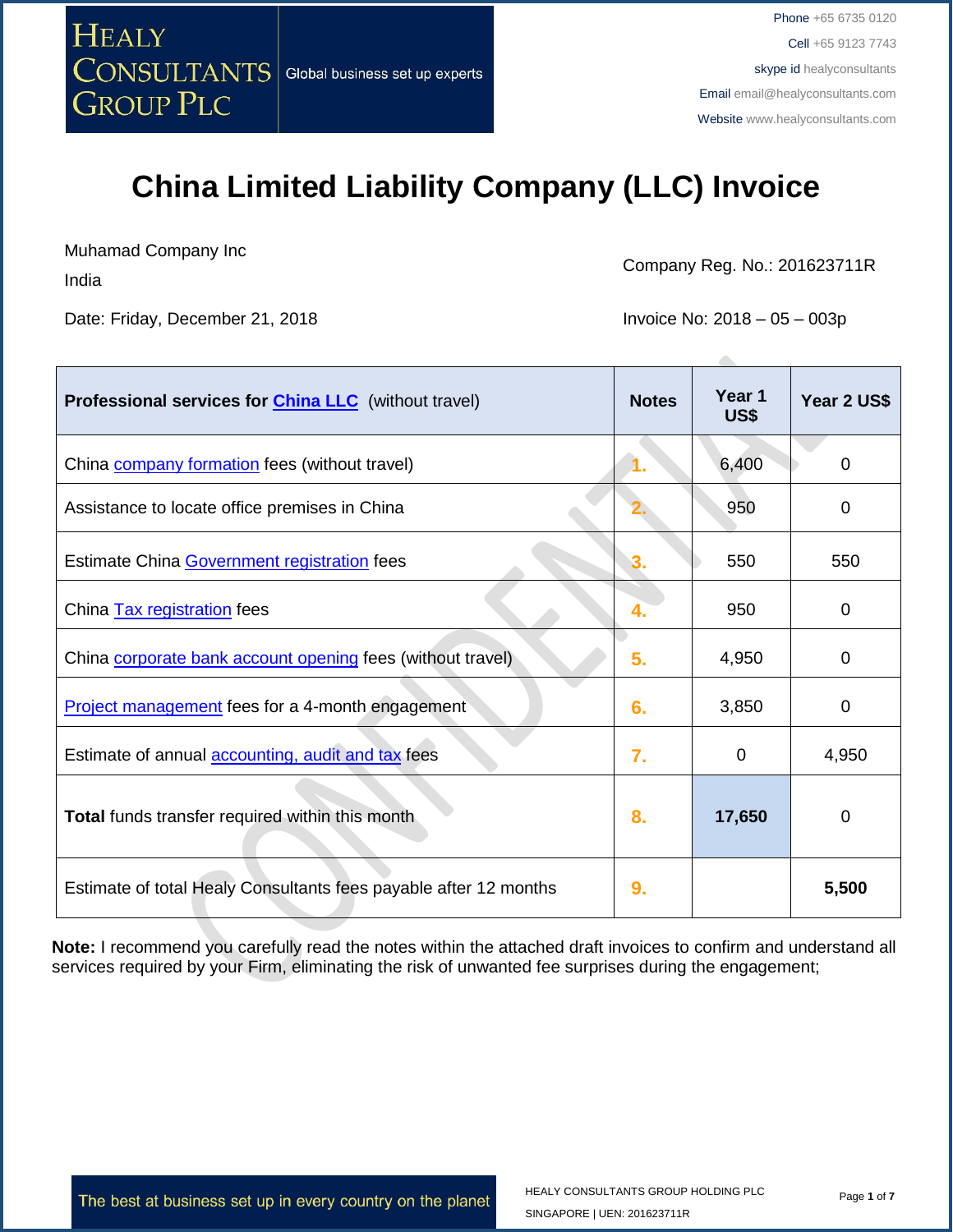

#### *Notes to invoice above*

**1.** Healy Consultants Group PLC fees to efficiently and effectively complete Chinese company registration within [4 months](http://www.healyconsultants.com/china-company-registration/fees-timelines/) by **i)** supply MA&A for our Client's business activities; **ii)** reserving a company name with [State Administration of Industry and Commerce;](http://www.saic.gov.cn/english/) **iii)** settling our accountant and lawyer fees and **iv)** preparing a high quality company incorporation application for [State Administration of Industry and](http://www.saic.gov.cn/english/)  [Commerce](http://www.saic.gov.cn/english/) and [Ministry of Commerce and Labor Department;](http://english.mofcom.gov.cn/aarticle/policyrelease/internationalpolicy/200703/20070304475283.html)

All [engagement fees](http://www.healyconsultants.com/company-registration-fees/) (click link) are agreed and paid up front and agree to the fees published on our country web pages. Consequently, there are no hidden fees or surprises or ambushes throughout the engagement. All engagement deadlines are agreed up front in the form of [a detailed project plan,](http://www.healyconsultants.com/index-important-links/example-project-plan/) mapping out deliverables by week throughout the engagement term;



Every week during the engagement, Healy Consultants Group PLC will email our Client a [detailed status](http://www.healyconsultants.com/index-important-links/weekly-engagement-status-email/)  [update.](http://www.healyconsultants.com/index-important-links/weekly-engagement-status-email/) Our Client is immediately informed of engagement problems together with solutions. Your dedicated engagement manager is reachable by phone, Skype, live chat and email and will communicate in your preferred language;

- **2.** Before company incorporation is complete, the Chinese Government must review and approve a lease agreement for office premises. If your Firm requires this service from Healy Consultants Group PLC, our one-time fee amounts to US\$950. The monthly rent thereafter will be paid independently and directly to the landlord by our Client. An estimate of such rental for a space of 10 sqm is US\$1,500 per month;
- **3.** This fee is an estimate of Government costs payable during your Firm's engagement. All Government fee payments will be supported by original receipts and invoices. Examples of Government costs include **i)** reserving the company name with the [State Administration of Industry and Commerce](http://www.saic.gov.cn/english/) (click link); **ii)** applying for Business Approval with the [State Administration of Industry and Commerce;](http://www.saic.gov.cn/english/) **iii)** issuance of Capital Verification Report and **iv)** registering the company with the [Ministry of Commerce and Labor](http://english.mofcom.gov.cn/aarticle/policyrelease/internationalpolicy/200703/20070304475283.html)  [Department.](http://english.mofcom.gov.cn/aarticle/policyrelease/internationalpolicy/200703/20070304475283.html) Following engagement completion, Healy Consultants Group PLC will refund our Client any excess of funds received over actual Government costs paid;
- **4.** In accordance with [Chinese Company Law](http://www.china.org.cn/government/laws/2007-06/06/content_1207345.htm) (click link), every Chinese Company is obliged to register for VAT, Business Tax and Corporate Income tax with the [State Administration of Taxation](http://www.chinatax.gov.cn/2013/n2925/) in order to have its registration status recognized;
- **5.** Healy Consultants Group PLC will be pleased to open a Chinese corporate bank account without travel. It is a time-consuming task; Healy Consultants Group PLC will shelter our Client from the administrative challenges. As you can appreciate, it is a difficult task to obtain bank account approval through a newly formed company, when shareholders and directors and bank signatories reside overseas. Depending on our Client business and nationality, there is a 20% probability the banks will request a bank signatory to travel for a one-hour bank interview. Healy Consultants Group PLC will try its best to negotiate with the bank for a travel exemption. If our Client must travel to China for corporate bank account opening, Healy Consultants Group PLC will refund our Client US\$950;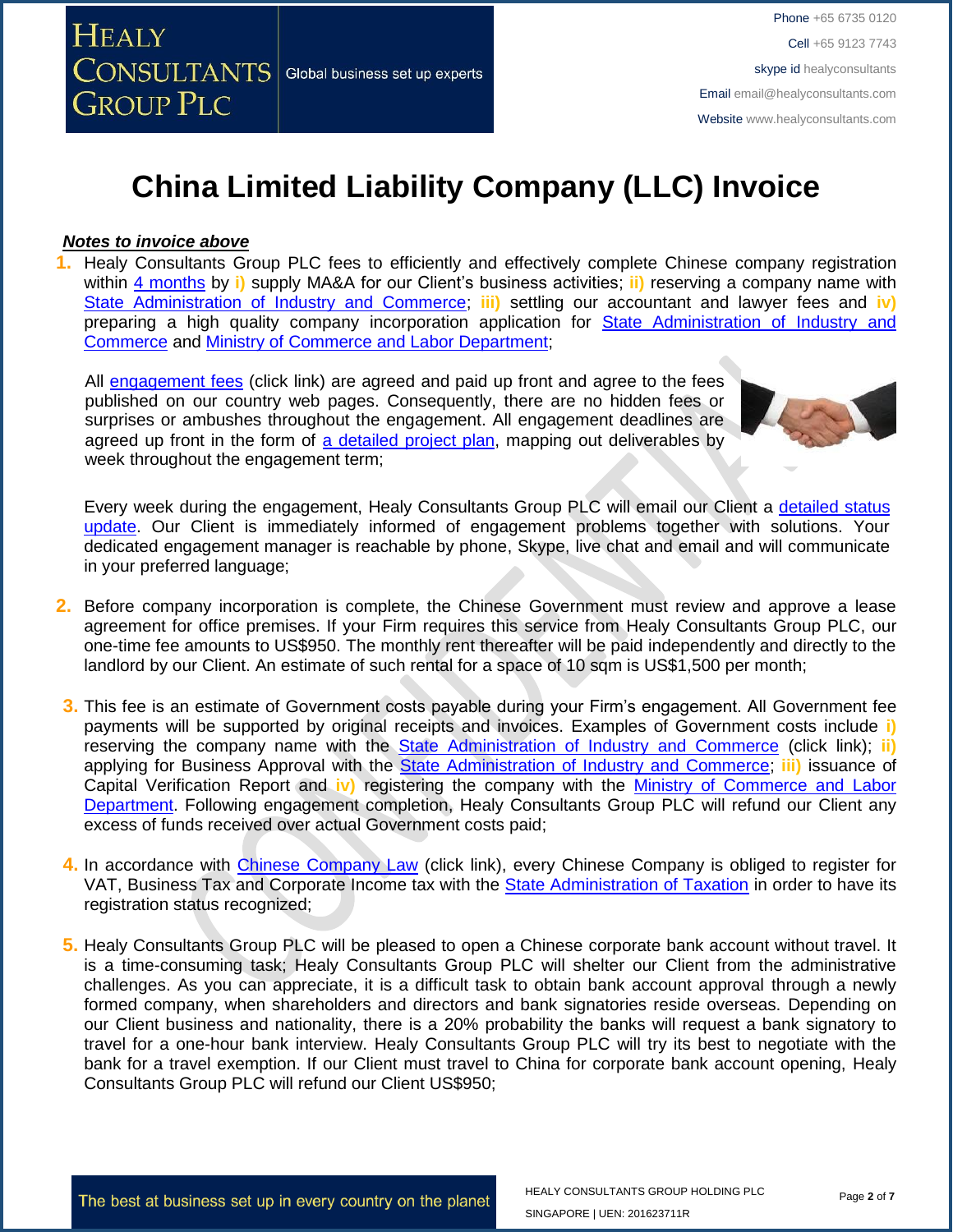

If our Client is not comfortable with only a Chinese corporate bank account, Healy Consultants Group PLC will be pleased to open [an international corporate bank account](http://www.healyconsultants.com/international-banking/) (click link) outside of China. Examples include New York, Germany, Liechtenstein, Austria, Bulgaria, South Africa, Australia, London, South America or Dubai. All banks will be top tier banks in these countries with excellent internet banking services. Example of our global banking partners include HSBC, Standard Chartered Bank, Citibank, Barclays, ABN Amro, Bank of China, ANZ bank, Standard Bank, UBS, Credit Suisse;







Healy Consultants Group PLC will prepare a business plan for the bank to optimize the probability of corporate bank account approval. However, the banks enjoy ultimate power of approval of corporate bank account applications. Consequently, guaranteed success is outside of Healy Consultants Group PLC' control. What is inside our control is the preparation and submission of a high-quality bank application that maximizes the likelihood of approval;

Global banks continue to tighten corporate bank account opening procedures, their internal compliance departments completing more thorough due diligence of Clients. Furthermore, commercial banks in China are legally required to secure approval from the Central Bank before issuing corporate bank account numbers. Consequently, our Clients should expect the bank account approval period to take at least 2 months from submisssion of a complete quality application. Furthermore, global banks now require evidence of proof of business in the country where the corporate bank account will be, including sales contracts or lease agreement;

- **6.** Healy Consultants Group PLC project management fees relate to time and resources dedicated to:
	- **a.** thoroughly research and plan Chinese business set up for our client;
	- **b.** devising strategies to **i)** minimise the total engagement period **ii)** complete the engagement without our client travelling **iii)** avoid the need for a Chinese national [shareholder](http://www.healyconsultants.com/corporate-advisory-services/nominee-shareholders-directors/national-shareholder-services/) and **iv)** avoid the need for a specific regulatory license;
	- **c.** agreeing the optimum corporate structure with our client;
	- **d.** submitting a high-quality company incorporation application to the [State Administration of Industry and](http://www.saic.gov.cn/english/)  [Commerce;](http://www.saic.gov.cn/english/)
	- **e.** choosing the optimum regulatory license for our client business activities (if required);
	- **f.** injecting the paid up share capital on our client's behalf;
	- **g.** collating and supervising the legalisation and attestation and translation of Client documents;
	- **h.** weekly detailed engagement [status updates](http://www.healyconsultants.com/index-important-links/weekly-engagement-status-email/) to our client and weekly Friday conference calls;
	- **i.** payment of retainer fees to multiple local lawyers and accountants;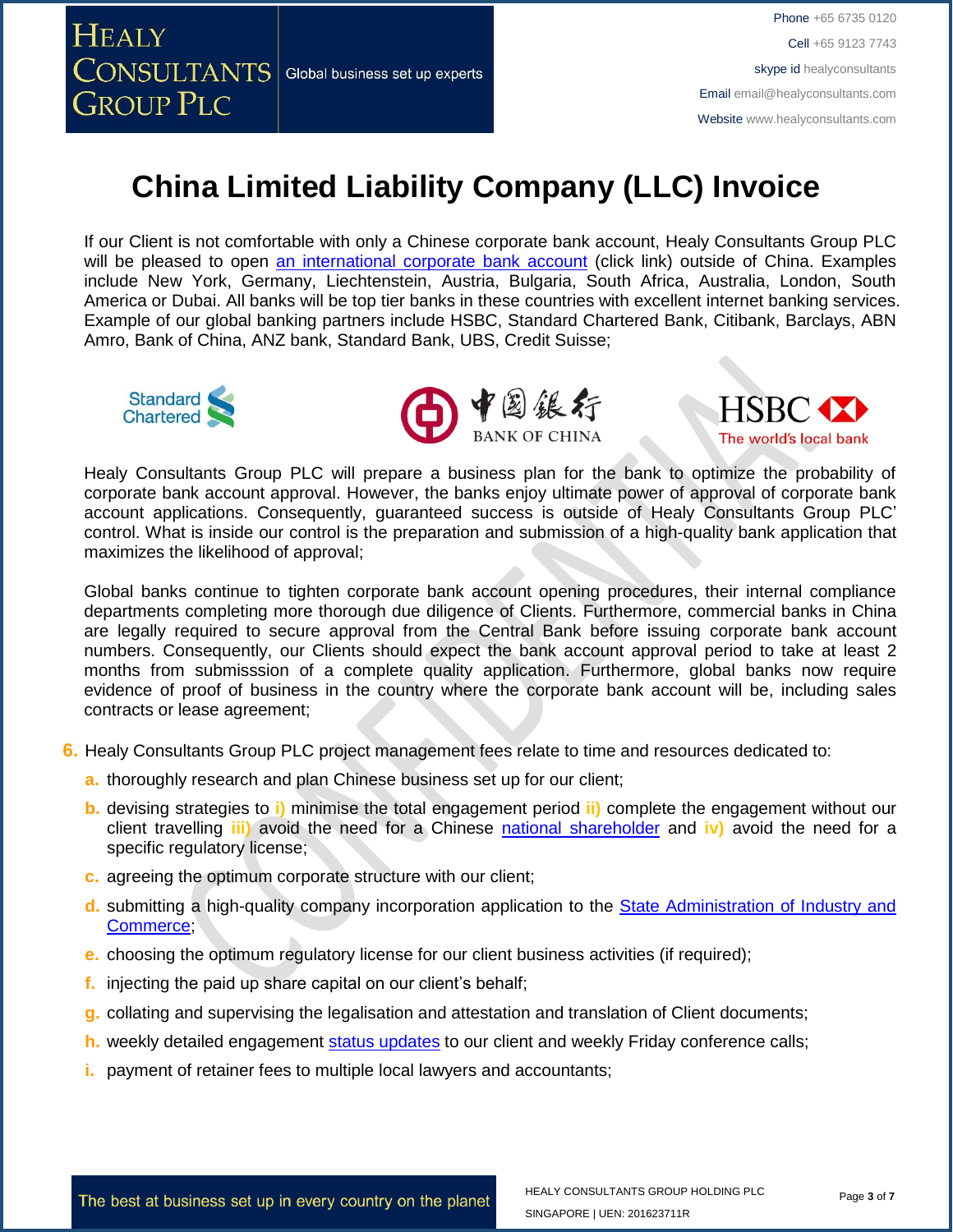

- **j.** ensuring our client complies with local regulations and legally owns and controls the new entity;
- **k.** ascertain the specific accounting, tax, legal and compliance considerations;
- **l.** finding solutions to [challenges that occur](http://www.healyconsultants.com/engagement-project-management/) throughout the engagement;
- **m.** determining the local and international tax obligations of the new entity, including corporate income tax, payroll taxes, withholding tax and sales taxes.
- **7.** For an active trading company, these [accounting, audit](http://www.healyconsultants.com/china-company-registration/accounting-legal/) and tax (click link) fees are an estimate of Healy Consultants Group PLC fees to efficiently and effectively discharge your annual company accounting, audit and tax obligations. Following receipt of a set of draft accounting numbers from your company, Healy Consultants Group PLC will more accurately advise accounting, audit and tax fees.



- 8. All fees quoted in this invoice correspond to fees quoted [on Healy Consultants Group PLC' website.](http://www.healyconsultants.com/company-registration-fees/) Please review this invoice carefully to identify errors. During the rush of the business day, it is possible that Healy Consultants Group PLC inadvertently made fee calculation errors, typing errors or omitted services or omitted historic fee payments from Clients. In the unfortunate event you identify invoice errors, please revert to me directly re the same. I apologize in advance if I or my staff made invoice errors;
- **9.** Assuming our Clients re-engage Healy Consultants Group PLC in year 2, this fee is an estimate of the fees payable next year, 12 months after the date of company registration;
- **10.** Engage Healy Consultants Group PLC to [project manage](http://www.healyconsultants.com/project-manage-engagements/) business set up in every country on the planet. We are the best in the [world](http://www.healyconsultants.com/best-in-the-world/) at what we do, timely completing the  $A$  to  $Z$  of every country engagement;
- **11.** The fees quoted in this invoice are a prediction of the fees required to efficiently and effectively complete this engagement in a timely manner. If during the engagement Healy Consultants Group PLC realizes that the project is more complex than anticipated, requiring a large additional investment of time, my Firm will revert to request additional fees;
- 12. In accordance with [Chinese Company Law](http://www.china.org.cn/government/laws/2007-06/06/content_1207345.htm) (click link), the minimum share capital of a Chinese LLC company is US\$1. However, in order to optimize engagement efficiency and smooth the incorporation process, it is recommended to have a minimum capital of US\$15,000 and US\$140,000 depending on the industry and the province of registration. Our Client can pay up this capital by depositing 100% of this capital within 5 years after the date of incorporation. The paid-up capital must be audited by a certified public accounting firm in China to verify that this capital is contributed in accordance to China Company Law;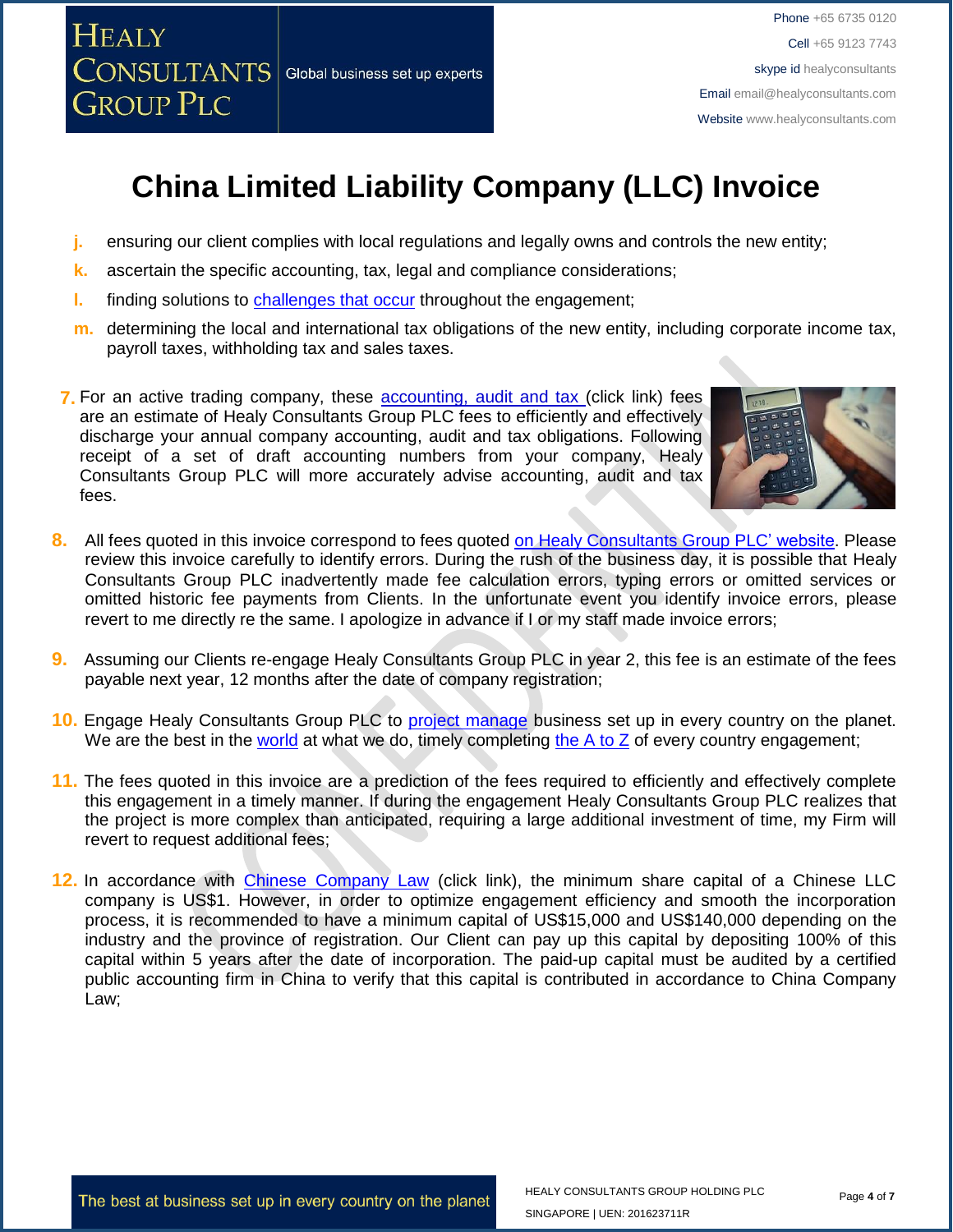

- **13.** It is compulsory for every China company to appoint a Supervisor. To minimize complexity, Healy Consultants Group PLC recommends our Client appoint one staff member already in China. If our Client is uncomfortable or unable to adopt this strategy, Healy Consultants Group PLC will provide nominee services. Our annual fee for the same is US\$4,800 per nominee;
- 14.If our Client and Healy Consultants Group PLC properly plan this engagement, our Clients' will *not* have to travel during this engagement. Healy Consultants Group PLC will efficiently and effectively and aggressively complete company registration and corporate bank account opening in a timely manner without our Client's presence. Instead, our Client will need to **i)** sign and get documents legalized in the embassy in their country of origin and **ii)** courier the originals to Healy Consultants Group PLC office;



- **15.** It is important our Clients are aware of their personal and corporate tax obligations in their country of residence and domicile. Let us know if you need Healy Consultants Group PLC help to clarify your local and international annual tax reporting obligations;
- **16.** In accordance to Chinese [Foreign Investment Index,](http://www.ndrc.gov.cn/zcfb/zcfbl/201503/W020150402620481787669.pdf) the Chinese Government may require one resident shareholder with specifice shareholdings to carry on business in restricted industries in the country. If required, Healy Consultants Group PLC will be pleased to provide your firm with a professional nominee shareholder in China. Our fee amounts to US\$4,800 per annum;
- **17.** Healy Consultants Group PLC will be pleased to assist your firm to secure employee [visa](http://www.healyconsultants.com/china-company-registration/formation-support-services/) approvals. Our fee is US\$5,950 for the first employee, US\$4,950 for the second employee, US\$3,950 per employee thereafter. Our employee visa fees include preparation of a quality visa application and submitting to the correct Government immigration officers. The Government enjoys ultimate power of approval of visa applications. Consequently, guaranteed success is outside of Healy Consultants Group PLC' control. What is inside our control is the preparation and submission of a high-quality immigration visa application that maximizes the likelihood of visa approval;
- **18.** Depending on our Client's business and nationality, the Chinese Government may require a special regulatory license to carry on your business in the country. Healy Consultants Group PLC will assist our Client secure license approval; there may be additional engagement fees. However, the Government enjoys ultimate power of approval of company registrations and business licenses;
- **19.** If our Client requires non-resident nominee shareholder and director [services \(click link\),](http://www.healyconsultants.com/corporate-outsourcing-services/nominee-shareholders-directors/) Healy Consultants Group PLC will be pleased to assist. Our fee for professional, passive nominee non-resident corporate shareholder amounts to US\$2,100 per annum. Our fee to be both non-resident nominee director and shareholder amounts to US\$6,600 per annum. Being the sole shareholders and sole director of a Client's company exposes Healy Consultants Group PLC to reputation, litigation and financial risk;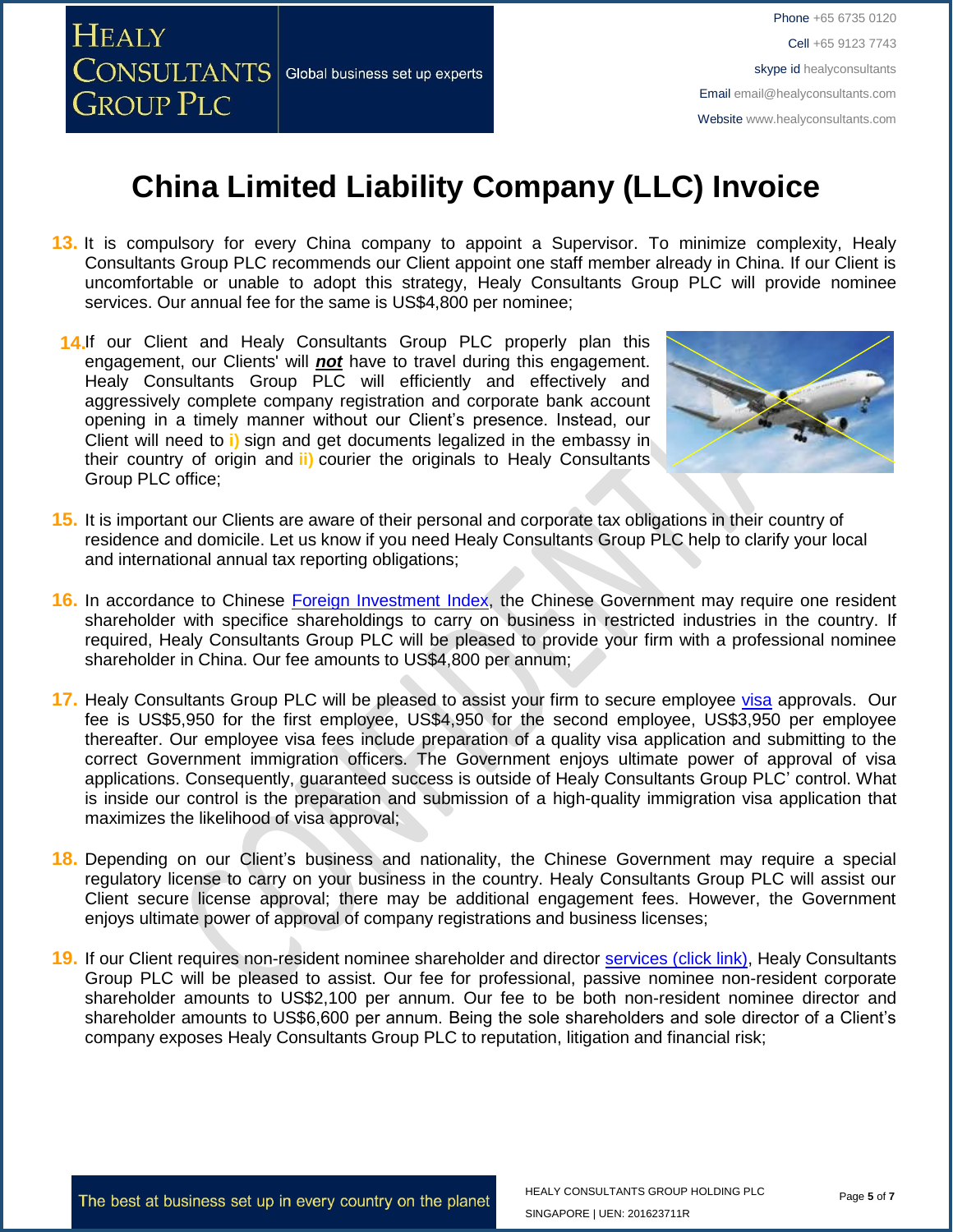

- **20.** Monthly, quarterly and mid-year Government tax obligations include monthly and quarterly payroll reporting, VAT and corporation tax return filing. If you need our help, Healy Consultants Group PLC can complete monthly Government reporting for a monthly fee of US\$860. Healy Consultants Group PLC monthly support will include **i)** receive in dropbox the monthly invoices from our client **ii)** label monthly bank statement transactions **iii)** preparation and submission of VAT returns and iv) submission of monthly employee payroll reporting;
- 21. Some of our Clients' require an *immediate country solution*. With this strategy, within a day Healy Consultants Group PLC can supply our Client **i)** an existing dormant Chinese company number and **ii)** an already approved Chinese corporate bank account number and **iii)** a business address. Turnkey solutions are attractive to those entrepreneurs who wish to immediately close a country deal, sign a contract or invoice a customer;
- 22. Some of our Clients' engage Healy Consultants Group PLC to [recruit \(click link\)](http://www.healyconsultants.com/corporate-outsourcing-services/how-we-help-our-clients-recruit-quality-employees/) local employees. We have a lot of experience in this area and we are quite skilled at securing quality candidates for our Clients';
- **23.** During the engagement, shareholders and directors' documents may need to be translated into the local language; before the Government and Bank approves company registration and corporate bank account opening respectively. Consequently, our Client should budget for possible additional translation and embassy attestation fees. Either our Client or Healy Consultants Group PLC can complete this administrative task;

As always, Healy Consultants Group PLC will negotiate with all third parties to eliminate or reduce additional engagement costs. For transparency purposes, all third-party fee payments will be supported by original receipts and invoices. Examples of possible third-party payments include **i)** embassy fees **ii)** notary public costs **iii)** official translator fees;

- **24.** As stipulated on our [business website](http://www.healyconsultants.com/) and in section 3 of our engagement letter, Healy Consultants Group PLC will only commence the engagement following **i)** settlement of our fees and **ii)** completion and signing of our legal engagement letter;
- 25. Healy Consultants Group PLC will only incorporate your company after 75% of due diligence [documentation](http://www.healyconsultants.com/due-diligence/) is received by email. Healy Consultants Group PLC will only open a corporate bank account after 100% of the Client's original due diligence documentation is received by courier;
- 26. During the annual renewal engagement with our Client, our in-house Legal and Compliance Department [\(click link\)](http://www.healyconsultants.com/about-us/key-personnel/cai-xin-profile/) reviews the quality and completeness of our Client file. Consequently, Healy Consultants Group PLC may revert to our Client to ask for more up to date [due diligence documentation;](http://www.healyconsultants.com/due-diligence/)
- **27.** To assist our Clients to minimize foreign exchange costs, we offer the payment in SG\$, Euro, Pounds or US\$. Kindly let me know in which currency your Firm prefers to settle our fees and I will send an updated invoice, thank you;